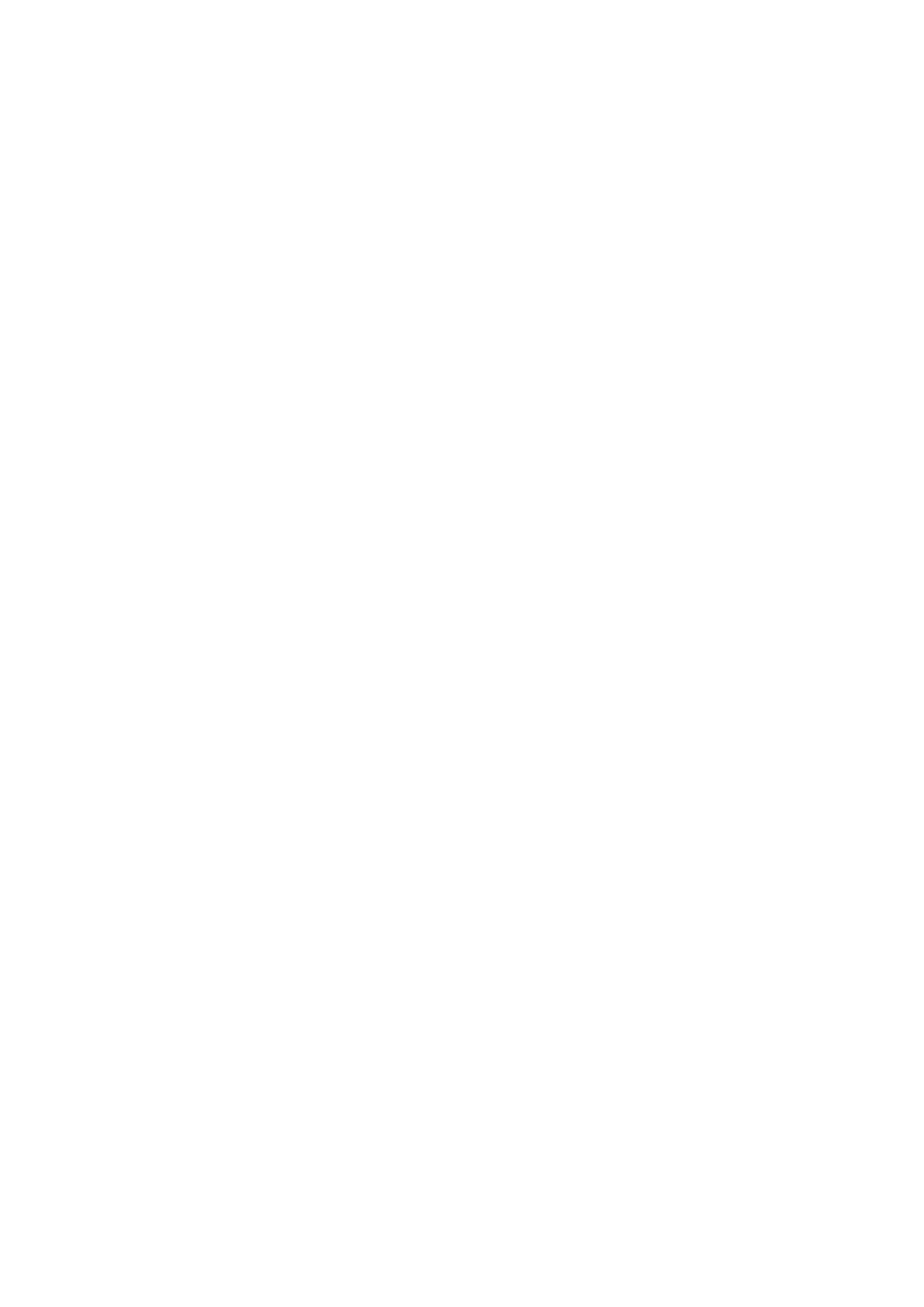# **CONTENTS**

|  |  | ARTICLE 6 - MAJORITIES FOR QUORUM AND PASSAGE OF RESOLUTIONS  8 |  |
|--|--|-----------------------------------------------------------------|--|
|  |  |                                                                 |  |
|  |  |                                                                 |  |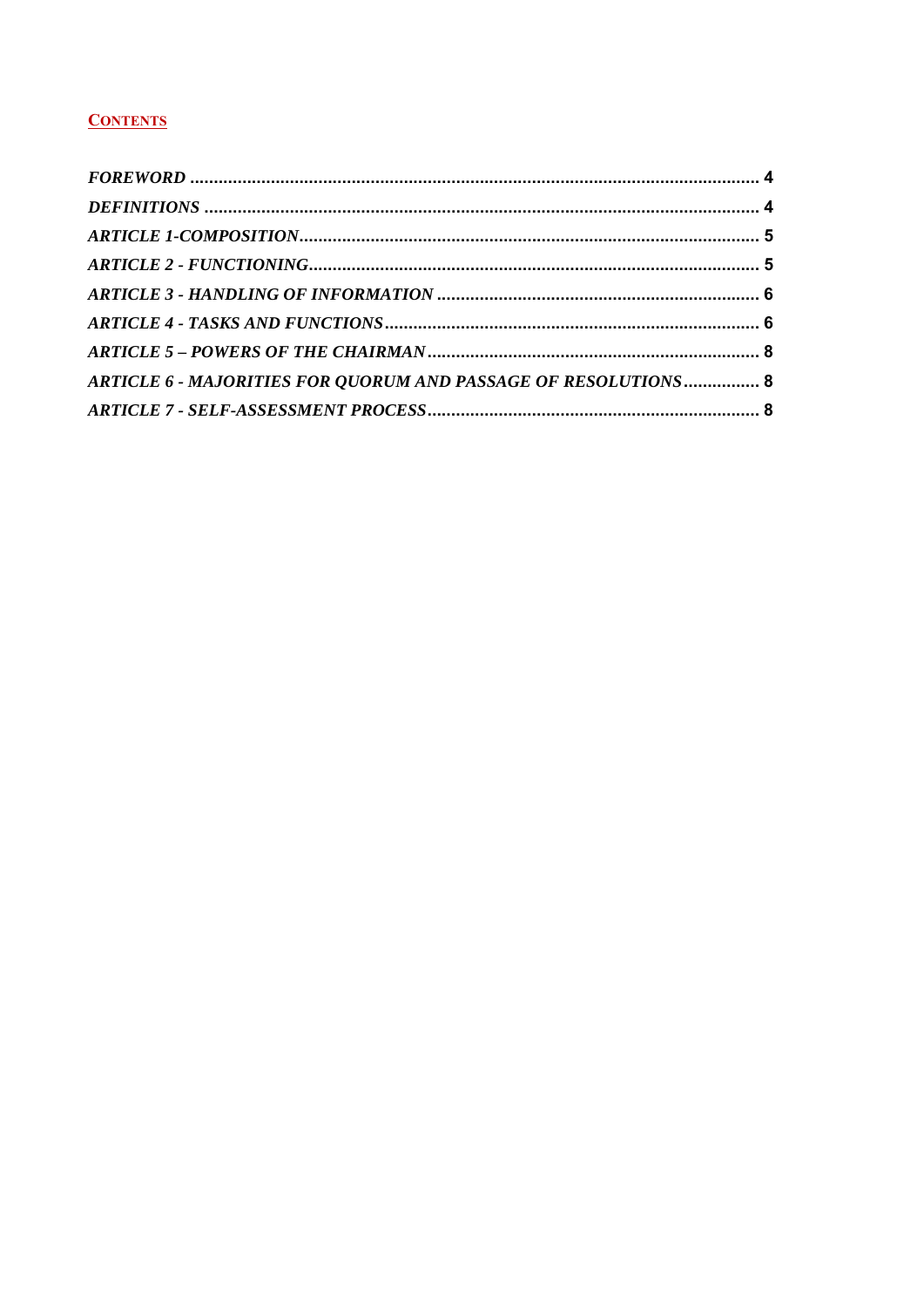#### *FOREWORD*

These Rules have been adopted by the Company's Board of Statutory Auditors to bring the policies, rules, and procedures governing the functioning of corporate governance relating to the aforementioned body into compliance with the law and Articles of Association, as well as with the principles of the Supervisory Regulations (as defined below).

The Rules are also intended to ensure that the corporate governance rules applicable to the said body conform to the principles laid down in the Corporate Governance Code (as defined below).

Any and all matters not expressly addressed herein shall be deemed regulated pursuant to the applicable statutory and regulatory framework (including, above all, the aforesaid "Supervisory Provisions") and the Company's Articles of Association, as well as the resolutions of the General Shareholders' Meetings and Board of Directors' meetings on governance aspects.

These Rules have been published on the Company's website www.bancagenerali.com.

## *DEFINITIONS*

The following definitions are provided for the purposes of these Rules (where possible, definitions in the singular include the plural, and vice versa):

- ‒ **Corporate Governance Code**: the Corporate Governance Code for Listed Companies, approved by the Corporate Governance Committee of Borsa Italiana S.p.A. on 31 January 2020 and applicable by the companies adopting it as of the first financial year starting after 31 December 2020;
- ‒ **Board of Statutory Auditors**: the Board of Statutory Auditors of Banca Generali S.p.A.;
- ‒ **Board of Directors**: the Board of Directors of Banca Generali S.p.A.;
- ‒ **MEF Decree:** Decree of the Italian Minister of Economy and Finance No. 169 of 23 November 2020, in effect since 30 December 2020, "*Regulation on the requirements and criteria for fitness to serve as member of the management of banks, financial intermediaries, guarantee consortia, electronic payment institutions, payment institutions and depositor guarantee systems*";
- ‒ **Supervisory Provisions**: Circular No. 285 issued by the Bank of Italy on 17 December 2013;
- Fit & Proper Policy: the policy adopted by Banca Generali that lays down the requirements and criteria for fitness to hold the office of company officer and head of the many company functions, as in force at the time;
- **Banking Group**: the Banking Group controlled by Banca Generali S.p.A.;
- ‒ **Strategic Equity Investment**: an investment of at least 10% of the share capital or voting rights in the ordinary shareholders' meeting of the investee and 5% of the Banking Group's consolidated regulatory capital;
- ‒ **RPT Procedure**: Procedure for Related Party and Connected Party Transactions and Transactions of Greater Importance( $\frac{1}{1}$ );
- ‒ **Rules**: Rules governing the proceedings of meetings of the Board of Statutory Auditors of Banca Generali S.p.A.;
- ‒ **Company** or **Bank**: Banca Generali S.p.A.;

- ‒ **TUB**: Legislative Decree No. 385 of 1 September 1993;
- ‒ **TUF**: Legislative Decree No. 58 of 24 February 1998.

<sup>(1)</sup> The Procedure for Related Party and Connected Party Transactions and Transactions of Greater Importance is available on the Company's website www.bancagenerali.com.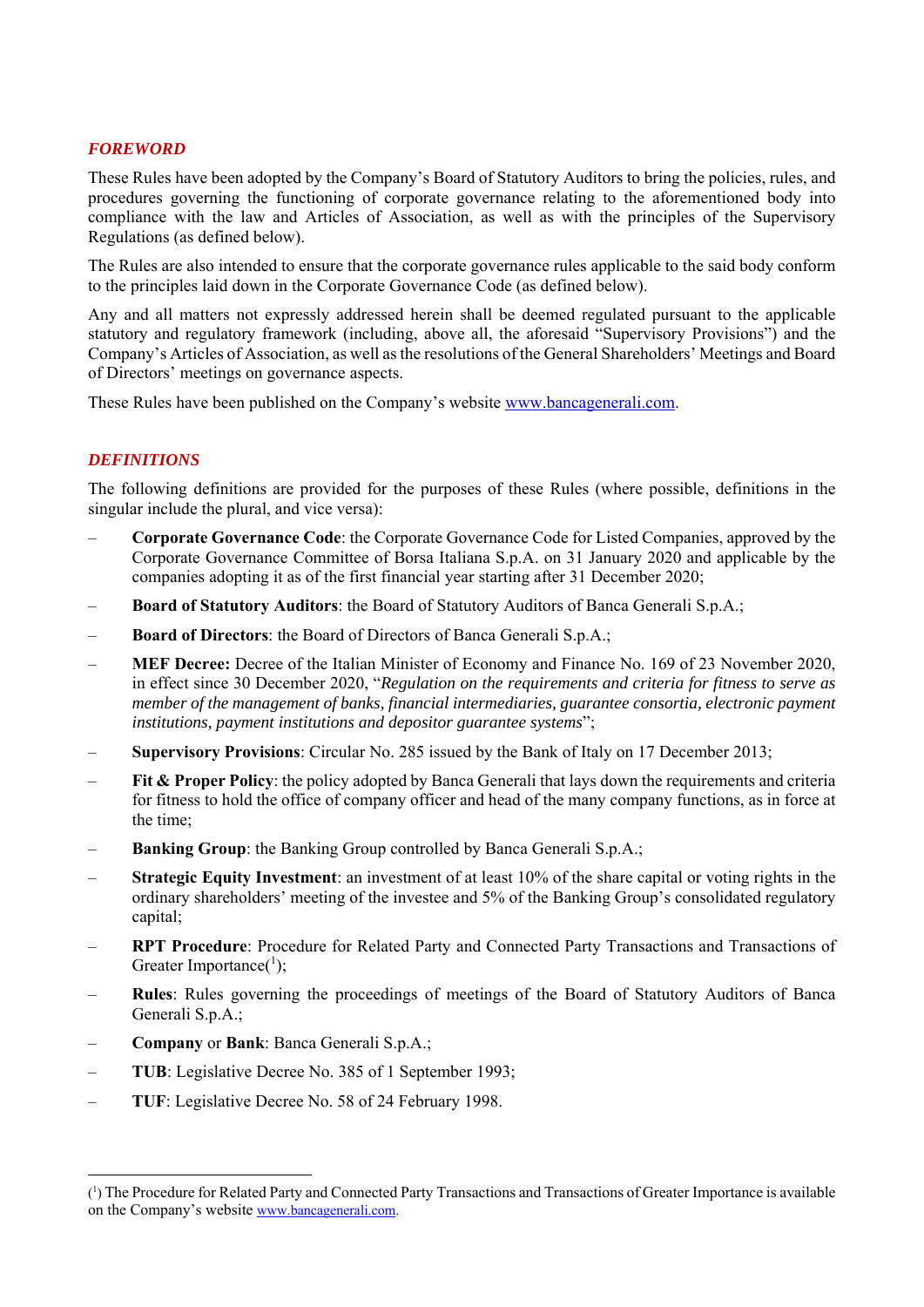## *ARTICLE 1-COMPOSITION*

**1.** The Board of Statutory Auditors is composed of no. 3 Acting Auditors, including the Chairman, and no. 2 Alternate Auditors.

**2.** The members of the Board of Statutory Auditors must be fit to perform their duties, in accordance with applicable legislation in force from time to time and the Articles of Association. In detail, they must meet the requirements of professionalism, integrity and independence and satisfy the criteria of competence, correctness and time commitment, as well as comply with the specific limits on the number of positions established by applicable legislation (including regulatory and self-regulatory provisions), the Articles of Association and the Fit&Proper Policy in force from time to time; this is without prejudice to compliance with the prohibition of interlocking directorships set out in Article 36 of Legislative Decree No. 201 of 6 December 2011 on *''Urgent measures for growth, equity and the consolidation of the public finances*" converted, with amendments, by Law No. 214 of 22 December 2011. The composition of the Board of Statutory Auditors shall also comply with the gender balance principle.

**3.** In addition, Statutory Auditors may hold administrative or control positions at other companies, within the limits established by applicable laws, regulations and, particularly, pursuant to the TUF and MEF Decree. Pursuant to the Supervisory Regulations, they may not hold positions within bodies other than control bodies at other companies belonging to the Group or the financial conglomerate, or at companies in which the Bank holds a Strategic Equity Investment, directly or indirectly. In particular, pursuant to Article 14 of the MEF Decree, a member of the Board of Statutory Auditors may serve as statutory auditor of one or more companies of the Banking Group simultaneously.

**4.** In line with the provisions of Article 12 of the MEF Decree, in order to ensure an optimal composition of the control body, the Board of Statutory Auditors identifies in advance an optimal qualitative and quantitative composition for itself, contained in the document entitled "*Qualitative and Quantitative Composition of the Board of Statutory Auditors of Banca Generali S.p.A.*" approved by the Board of Statutory Auditors from time to time and published on Banca Generali's website, to which reference is made. After it is appointed, the Board of Statutory Auditors verifies the fitness of its members – pursuant to applicable provisions of laws and regulations and the provisions of the Fit & Proper Policy in force from time to time – and the correspondence of the composition of the body resulting from the appointment process to that identified beforehand.

**5.** Pursuant to the Supervisory Regulations and the Corporate Governance Code, the Board of Statutory Auditors also normally performs the functions of Supervisory Board pursuant to Legislative Decree No. 231/2001. In this regard, the Company's Articles of Association provide that the Statutory Auditors possess suitable requirements also to occupy this role. See the relevant rules for the competencies of this body.

#### *ARTICLE 2 - FUNCTIONING*

**1.** The Board of Statutory Auditors meets at the Bank's offices or elsewhere, in Italy or abroad, normally with at least monthly frequency, and whenever the Chairman deems it necessary.

**2.** Notice of calling must be submitted reasonably in advance, except in urgent cases, to all Acting Statutory Auditors.

**3.** In order to permit thoughtful, informed participation, the notice of calling must contain – unless particular reasons of confidentiality apply – the Agenda containing the items under discussion. Normally, the Chairman also makes available to the Statutory Auditors, at least two calendar days prior to the meeting, the appropriate supporting proposal documentation and the information necessary to allow them to express themselves on the items on the Agenda in an informed manner. The aforementioned documentation shall be drawn up so as to duly inform the control body both in qualitative and quantitative terms, therefore avoiding to submit to it documents that are so diffuse and/or plethoric as to render them ineffective.

**4.** The Board of Statutory Auditors' work, as included in the Agenda on each occasion, is planned by the Chairman, in consultation with the other Statutory Auditors.

**5.** Where the Chairman sees fit to do so, the Board of Statutory Auditors' meetings may be held by telecommunications systems, provided that each of the attendees may be identified by all the others and is able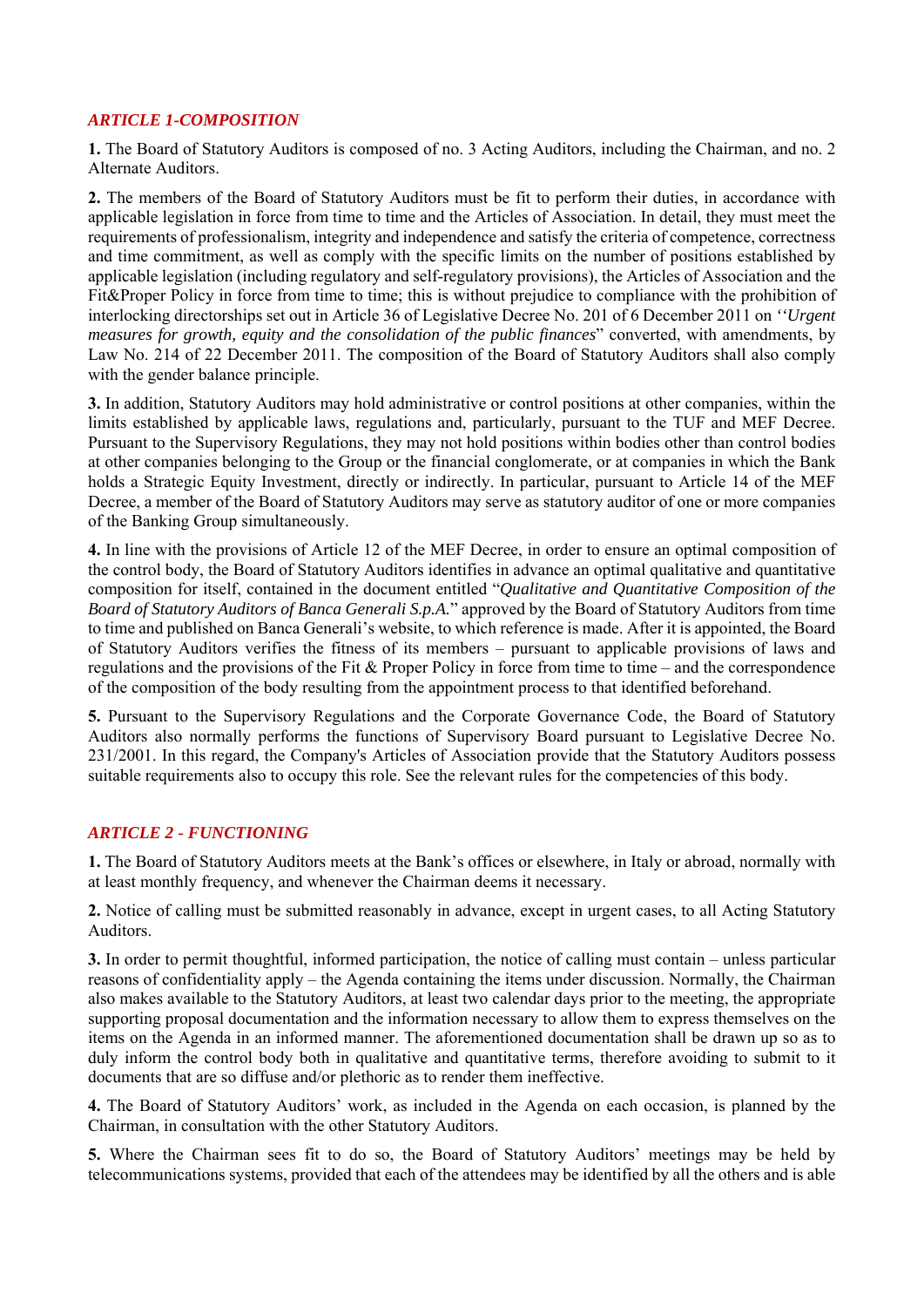to participate in the debate on the items placed on the Agenda, as well as to receive, transmit and view documents in real time.

**6.** Personnel of the Bank and, where appropriate, of the Banking Group may be invited to attend meetings of the Board of Statutory Auditors, including for the purpose of reporting, where requested, on particular items, along with representatives of the Independent Auditors and/or other experts of which the Board of Statutory Auditors wishes to avail itself in exercising its functions.

**7.** Communications made during meetings and the resolutions of the Board of Statutory Auditors are witnessed by minutes recorded in a specific book, signed by the Chairman of the meeting and the other Statutory Auditors. These minutes remain available for consultation at the request of each of the Statutory Auditors and may be consulted by the members of the Bank's bodies with authorisation from the Chairman of the Board of Statutory Auditors. The meeting minutes shall allow to properly retrace the proceedings of the discussion and the different opinions expressed.

## *ARTICLE 3 - HANDLING OF INFORMATION*

**1.** Members of the Board of Statutory Auditors shall handle with the utmost confidentiality any and all documents and information of which they may become aware in discharging their duties, and shall comply with Banca Generali's procedures for the internal handling and external disclosure of the said documents and information.

**2.** Confidentiality also represents a necessary element to ensuring that information may be submitted to the Statutory Auditors promptly and is complete in respect of all aspects important to decision-making.

**3.** The documentation sent to the Directors in view of meetings of the Board is sent to the Statutory Auditors concurrently.

**4.** Without prejudice to the obligation of company officers and informed persons to keep in strict confidence the sensitive information of which they may become aware in the performance of their functions in order to prevent the risk of improper disclosure of confidential and/or inside information, the Bank has adopted the "Code on Relevant and Inside Information", in the version in force from time to time, to which reference is made for the pertinent provisions  $(^2)$ .

## *ARTICLE 4 - TASKS AND FUNCTIONS*

**1.** The Board of Statutory Auditors performs the tasks and functions provided for in applicable provisions of laws, regulations, the Corporate Governance Code and the Articles of Association.

**2.** In particular, it supervises compliance with provisions of laws, regulations and Articles of Association, as well as the proper administration, adequacy of the Bank's organisational and accounting structures, management and risk control system, the statutory auditing of the annual accounts, the independence of the Independent Auditors, the financial reporting process, the adequacy of the procedures adopted to govern transactions with related parties and connected parties and compliance with the provisions relating to the Non-Financial Statement (NFS) pursuant to Legislative Decree No. 254/2016.

**3.** Within the framework of its supervision and control activity, the Board of Statutory Auditors constantly assesses the efficacy and adequacy of all functions involved in the control system, as well as the proper performance and adequate coordination of tasks, reporting the deficiencies and irregularities identified to the body with the supervision strategic function and promoting the related corrective measures. The Board of Statutory Auditors shall report to the Bank of Italy and, where required, to the other Supervisory Authorities, any actual or potential irregularities in the Bank's management and/or violations of banking industry regulations, immediately upon becoming aware thereof.

**4.** The Board of Statutory Auditors is an integral part of the overall internal control system and performs the functions set out in the Supervisory Regulations, including in its capacity as "Internal Control and Audit

<sup>(2)</sup> In compliance with the above-mentioned Code on Relevant and Inside Information (see Note 1 above).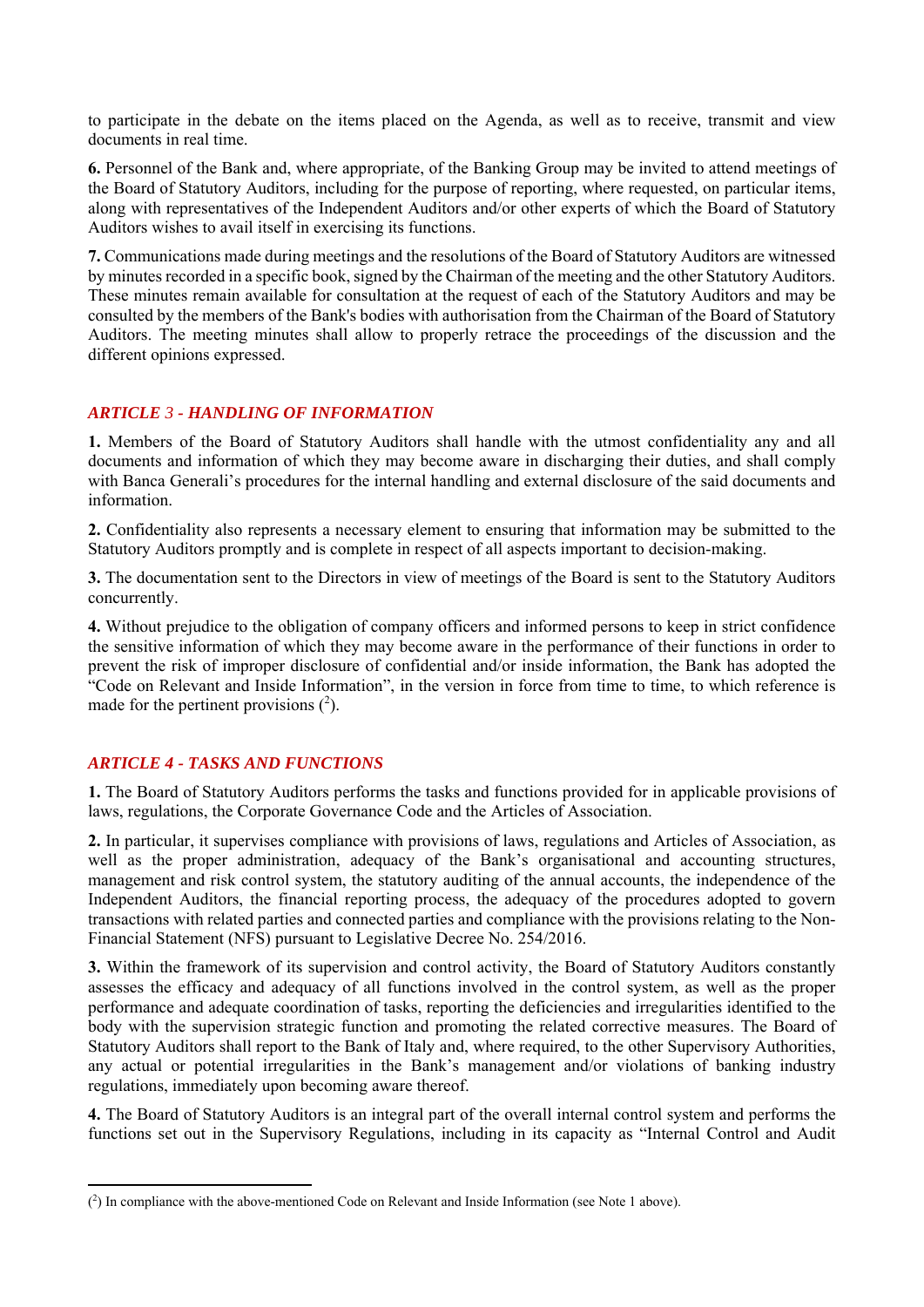Committee" pursuant to Legislative Decree No. 39/2010, according to the terms and conditions laid down in laws, regulations and internal policies.

**5.** The Board of Statutory Auditors is responsible for supervising the completeness, adequacy, functionality and reliability of the internal control system and RAF, as well as the compliance with the provisions relating to the ICAAP. Given the multiple functions and company units with control tasks and responsibilities, this body is also required to monitor the effectiveness of all the structures and functions involved in the control system and to adequately coordinate the same, as well as to recommend remedial action aimed at correcting shortcomings and irregularities, where necessary.

**6.** The Board of Statutory Auditors is also required to monitor the completeness, adequacy, functionality and reliability of the Business Continuity Plan.

**7.** The Board of Statutory Auditors supervises the adequacy of the instructions imparted to subsidiaries to ensure that they provide the information required to discharge the disclosure obligations imposed by applicable legislation. The Board of Statutory Auditors also verifies the proper performance of the strategic and management control activity conducted by the Bank of Banking Group companies as the Parent Company.

**8.** The Board of Statutory Auditors acts in concert with the corresponding body of the Banking Group companies.

**9.** The Board of Statutory Auditors may avail itself of the Company's internal structures and control functions to perform and guide the necessary verification and inquiries, in addition to the Manager responsible for preparing the Company's financial reports. To this end, it receives adequate periodic information flows or information flows relating to specific company situations or trends. Due to that close link, the Board of Statutory Auditors is specifically consulted with regard to decisions concerning the appointment and dismissal of heads of the Bank's company control functions (*Compliance, Risk & Capital Adequacy and Internal Audit*) and with respect to the definition of the essential elements of the overall architecture of the control system (powers, responsibilities, resources, information flows, and conflict of interest management). Within the framework of their activity, Statutory Auditors may request that the Internal Audit Function perform specific auditing activities on company operating areas and transactions.

**10.** The Board of Statutory Auditors verifies and explores the causes and remedies of management irregularities, performance anomalies and deficiencies in the organisational and accounting structures. Particular attention is devoted to regulations governing conflicts of interest.

**11.** In concretely determining the intensity and methods of the verifications to be performed, and in assessing the irregularities detected, the Board of Statutory Auditors considers both the extent of the losses that could result from them for the Company and the consequences at the level of reputation and the protection of the public trust.

**12.** Controls must extend transversally to the entire company organisation, including verifications regarding systems and procedures (e.g., information, administration and accounting systems and procedures), the various business units (credit, finance, etc.) and operations (introduction of new products, entry into new businesses or geographical areas, business continuity, outsourcing, etc.).

**13.** With regard to the accounting control performed by the Independent Auditors, the Board of Statutory Auditors retains the duties relating to assessing the adequacy and functionality of the accounting structure, including the related information systems, in order to ensure the proper representation of company events.

**14.** In addition, pursuant to the Supervisory Regulations, the Board of Statutory Auditors:

- 1. without prejudice to the reporting obligations towards the Supervisory Authorities, informs the Board of Directors of the deficiencies and irregularities of particular significance identified, requests the adoption of appropriate corrective measures and verifies their efficacy over time;
- 2. periodically verifies its own adequacy in terms of powers, functioning and composition, taking into account the scale, complexity and activities of the Bank;
- 3. in the selection of an auditor, must thoroughly assess professionalism and experience to ensure that these requirements are proportionate to the Bank's size and operational complexity;
- 4. in discharging its duties, also relies on the information flows from internal control functions and structures.